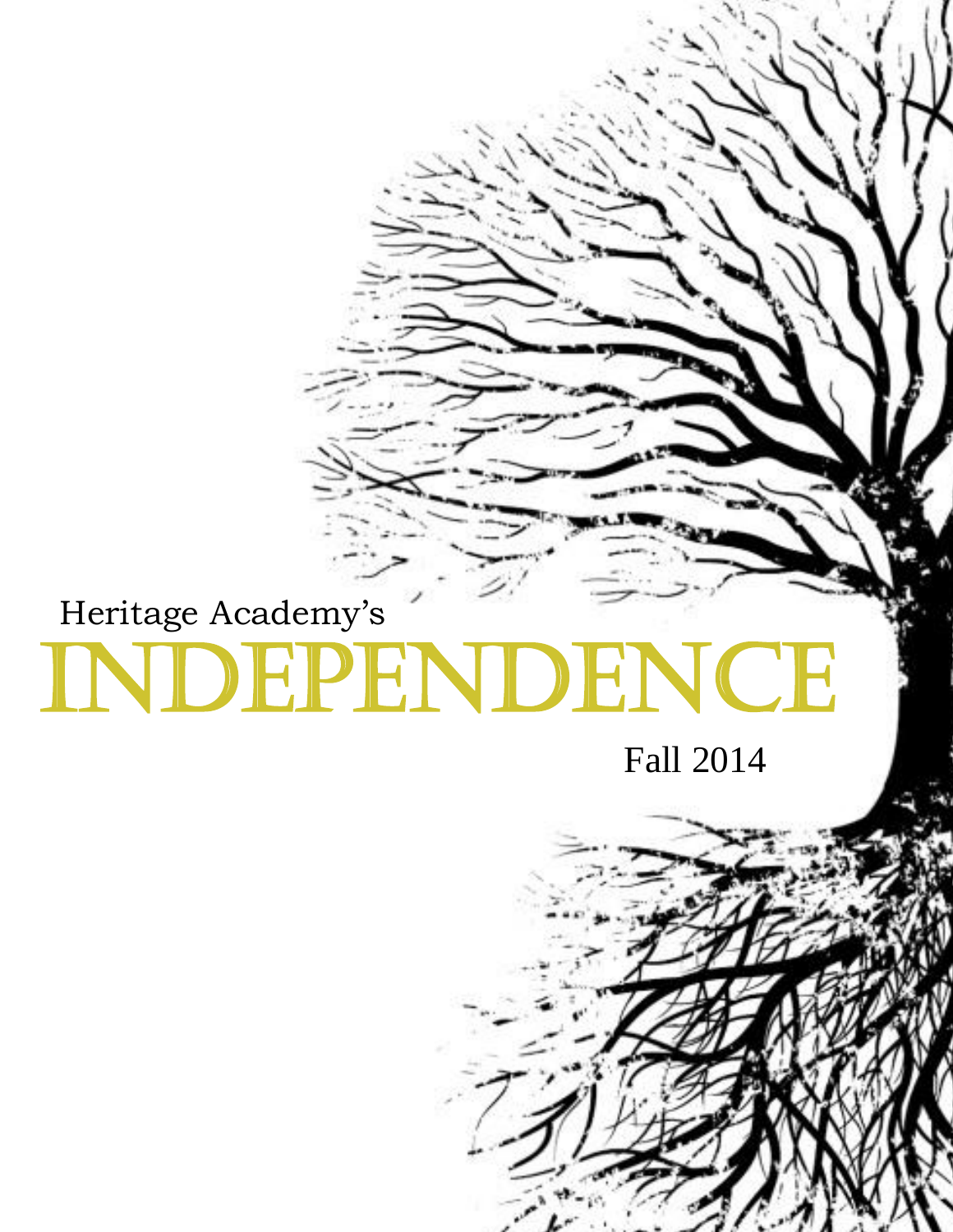## **Take the Dare**

**Katie Hill**

What is freedom? Knowledge, safety, a lessening of limitations: these are all important parts of it. However, these are simply the *outcomes* of freedom—the results that come from obtaining it. So what is the thing itself? How can an idea so vast and far-reaching be defined?

Quite easily, really. It can be done in one little word: *work.*

Ah, that dreaded word! It's the thing no one wants to hear, but everyone needs to know. After all, the only way to get what you want is through effort. Anything below that will not bring the desired result.

But there's more: a total lack of effort results in a total lack of functionality. Work means success, happiness, and progress, whereas laziness equals . . . well, nothing. How can you expect something in return when you gave nothing to begin with?

Every year since the dawn of our nation's growth, there

has been some form of labor put into the preservation of our freedom. In the beginning, we had the Revolutionary War and the Declaration of Independence. Later on, there was the Constitution and the Bill of Rights. Still farther along came the Civil War and the Emancipation Proclamation. If any one of these events had had no work put into it, our nation—and by extension, the world—would be drastically different today.

Take the Constitution, for example. If it had been drafted by an unmotivated person that didn't much care if it actually worked or not, the government would almost certainly have collapsed a long time ago. To put it in the words of Winston Churchill, "It would certainly be a great disaster . . . if a violent collision should take place between the large majority of the American people and the great instrument of government which has so long presided over their expanding fortunes." The key word here is *instrument*, insinuating that the Constitution is but a tool to be handled by the actual laborer. Through this statement, Churchill communicated a need for our country to use the Constitution in every way it knows how to protect and defend our liberty.

Churchill was not the only renowned individual to speak of this, however—not by a long shot. Our beloved first president, George Washington, expressed the same opinion in his farewell address to the nation:

> *Towards the preservation of your government, and the permanency of your present happy state, it is requisite, not only that you steadily discountenance irregular opposition to its acknowledged authority, but also that you resist with care the spirit of innovation upon its principles, however specious the pretexts.*

Washington, like Churchill, understood how important it is to protect this government—which, though strong, can be destroyed shockingly fast by any number of evils. So, in his final words to us as president, he begged us to keep a wary eye out for those destructive forces of greed, dishonesty, and fear that will surely attempt to pull down our carefully-constructed government. When they come, it is his hope that we will fight against them and drive them out.

Hard work and patience, awareness and improvement sweat and tears—these all are essential to the upholding of a nation. What many people forget, though, is that they are the keys to *everything*: maintaining an occupation, raising a family, keeping a good reputation, moving to another state, etc. Every single factor in life is influenced in some way by how hard a person works.

Now, think about all the things that ever went wrong in your life. What happened? Perhaps there was some malfunction or mistake that caused something bad to happen, making it no specific person's fault; this does happen on occasion. More likely, though, the plan failed due to a lack of effort on the part of someone involved. Is there a way to stop this from happening? Yes. It's called doing what is expected of you. It's called being courageous. It's called action.

Imagine that all those little things—small triumphs and failures—are the rungs of a ladder. At the

thing, right? *But there's more: a total lack of effort results in a total lack of functionality. Work means success, happiness, and progress, whereas* 

*laziness equals . . . well, nothing*

top of this ladder you know lies something wonderful, and though you may not know what that something is, you have been told that it is worth all the pain. With each new victory, each trial overcome, you come a little bit closer to that goal. What would happen if you suddenly decided to stop climbing, and instead waited for someone to carry you the rest of the way? It would definitely be easier. Less suffering is a good But what about the people behind

you on the ladder, all of whom depend on you to keep going so they can reach the top? You have stunted their progress. You have stopped their growth. You are to blame. By simply sitting there and making no effort to continue, you are communicating to those beneath you that, whatever is up there, it's not really worth the labor, and you can afford to wait for it. They will believe you because you are the leader, and they can't see what's waiting for them.

This is a problem. What state are you now in? What state are your followers in? You know the word.

Apathy.

The very word reeks of careless indecision and lack of direction. You must break the chains of this thoughtless enslavement! Reach for the next rung of the ladder, even if it uses every ounce of strength you have, and prove to the world

that *you will not be beaten!*

Once you have overcome your fears and your doubts, don't stop: climb. Climb like your life depends on it; like the whole of America will fall unless you can find the strength to drag yourself up to that ledge and see what waits there. And if you do if you put your heart and soul into this work—I promise it will be more than worth your while.

Some of you may not believe me, so I dare you to try it and see. I cannot explain to you the feelings you will experience atop this victorious stand; no one can. It is something that you must discover for yourself.

When you finally stand there and have seen and felt it all, I would ask, is your mission complete? No! You have simply risen to the next task appointed you—that of lifting others. To put it in the words of James Russell Lowell, ". . . true freedom is to share all the chains our brothers wear, and, with heart and hand, to be earnest to make others free!" (Wells-Barnett). Think about it: what point is there to being free if you are alone in your liberty?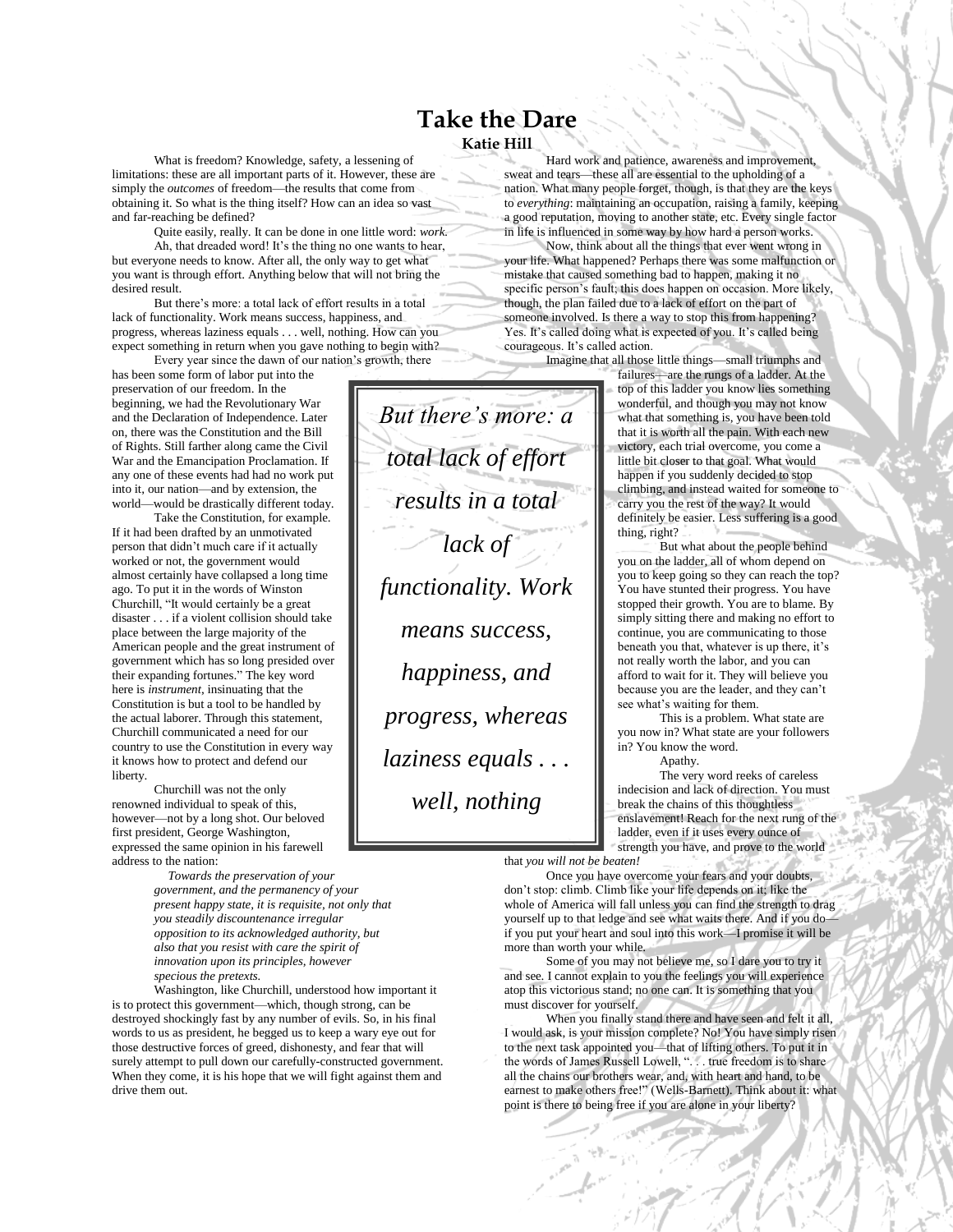You will want your family and friends to enjoy the same ease and independence that you yourself have attained. And how are they to get it? Through you, who now reach down to pull them up the last few rungs of the ladder, higher and higher until they stand with you at the peak of liberation. There, they behold the full beauty of the world they live in; they breathe the fresh air; and they realize how desperately they have secretly yearned for such a feeling as freedom.

There is nothing quite like it—not in all the books, technology, and riches in the world. Who would give up a chance like that? To be able to do what you want, trust others, and govern yourself—it is the highest state of living. Americans have no idea just how lucky they are to have been born into it.

It hurts me sometimes to see how others so carelessly abuse their freedom simply because "it's funny" or "nobody cares." I want to yell at them that *I* care, *I* can see what it's doing to them, even though they can't see it themselves . . . and it's painful to watch. I think of the way things used to be for America before we had this freedom, and I wonder if my country even realizes how close we are to being that way again. Do they remember what it was like to be under the jurisdiction of Great Britain and its king across the sea? Do they remember how bad things got when monopolies started taking over everything? Do they remember the hardships and pains of the African-American slaves?

Do they remember anything?

There is an old adage that says, "You never know how good you have it until it's gone"; I fear that is happening to the United States. Americans no longer comprehend the blessing they have been given by the Founding Fathers. They have forgotten what it's really like to be free, and they may not recall it until it's too late and freedom is beyond their reach. What then would become of this nation, once so great and wonderful, once a place where people around the globe wished someday to live? It would take decades at least to return it to its former glory—if ever it was destined to become as it once was.

George Washington also told us, "The name of American . . . must always exalt the just pride of patriotism more than any

appellation derived from local discriminations." This cannot be the case if we have not worked to earn our liberty. In place of that pride which should be there, we would feel the shame of our own failure: failure to try, failure to feel, failure to act when we had the chance.

As I think about how far we have fallen, I begin to realize something: If observing the nation is so difficult for me, how much more difficult must it be for our Founding Fathers, who set us on this path to greatness? They did so much for us, paving the way for prolonged independence and happiness, because they loved us. But, do we deserve their love, or have we earned only their disappointment? I can only hope that the answer is the former.

These great figures are some of the most inspirational people I have ever encountered in history. I believe their names are justly given: the *Father* of the Constitution, the *Father* of our Country, the Founding *Fathers*. These men really were fathers to us. A father does whatever he can to continue the growth and learning of his child; likewise, through their words and actions, the Founders gave us advice, encouragement, support, and suggestions for improvement. They have given us everything—from a country to call our own, to a working and efficient government, to their own devotion and service—and now it is our turn to return the favor. We must keep this country running as they would want it. We must protect and ensure the viability of our government and Constitution, which they worked so hard to create. We must not let their efforts go to waste.

Preserve this nation. Climb the ladder! Show the Founding Fathers how profoundly grateful you are for what they did. Prove to the world that America still stands, and that she will continue to stand long after you are gone because there will always be patriots left to protect her. Say the Pledge with conviction and devotion, boldly proclaiming to the world that "I pledge allegiance to the Flag of the United States of America and to the Republic for which it stands, one Nation under God, indivisible, with liberty and justice for all" ("Pledge").

So take the dare. Become the hero you were always meant to be. I know you can, and your friend can, and the woman down the street can—we all *can.* It's time we *do.*

#### **Why They Were Giants Madeleine Touchette**

"I Shall add nothing more at present as I have several Letters to write, but to desire you will remember me to Milly…" (Washington). In present times people writing between family or close friends would not end a letter this way, or more likely a text. In fact if someone did, their friend would be hard pressed to understand them. It is far more likely that you would read this less formal dialoged, "Hey say hi to Milly for me. I'm busy, catch ya latter." Even this would still be shortened into the many abbreviations used in texting, and lack the punctuation. So why is there such a difference? Why were the early Americans so centered on formality, grammar and the use of large words? Colonists believed that these skills were important tools to be used not only in important documents, such as our Constitution, but to each other in the everyday life. There could be many reasons for this. It could be blamed on our schooling system. It could be the growth in human laziness, or blamed on the advent of technology, but if we wish to understand the giants of old we must first understand why they were giants.

Since Colonial times there has been an extreme change in the way we teach our children. At a very early age, parents would begin to teach their children to read, usually from the bible

or almanacs. Even as late as the 1920's some intelligent children could read to a small extent at five years old (Isaac). Today however, parents who teach their children before kindergarten are frowned upon for spoiling their child's future education by teaching them wrong. Because of this many parents just leave their children to fend for themselves during school, which does not encourage the child to take interest in their schooling. From experience, I know that a parent who encourages you to try your hardest and takes an interest in your education, as early American parents took an interest and assisted in the general education, and in their child's choosing of a trade. Ralph Waldo Emerson, in describing American scholars states that "…the first in importance of the influences upon the mind is that of nature [meaning environment]." When a today's children are surrounded by people who think education is the means to get a job, can we expect anyone to learn just to know? In early America anything a person did in the way of scholarly pursuits was something to be shared with others from the community. Therefore it had to be in a standard that everyone would understand. In medieval times the scholarly language was Latin, but as fewer and fewer people learned Latin, documents were translated to the languages of the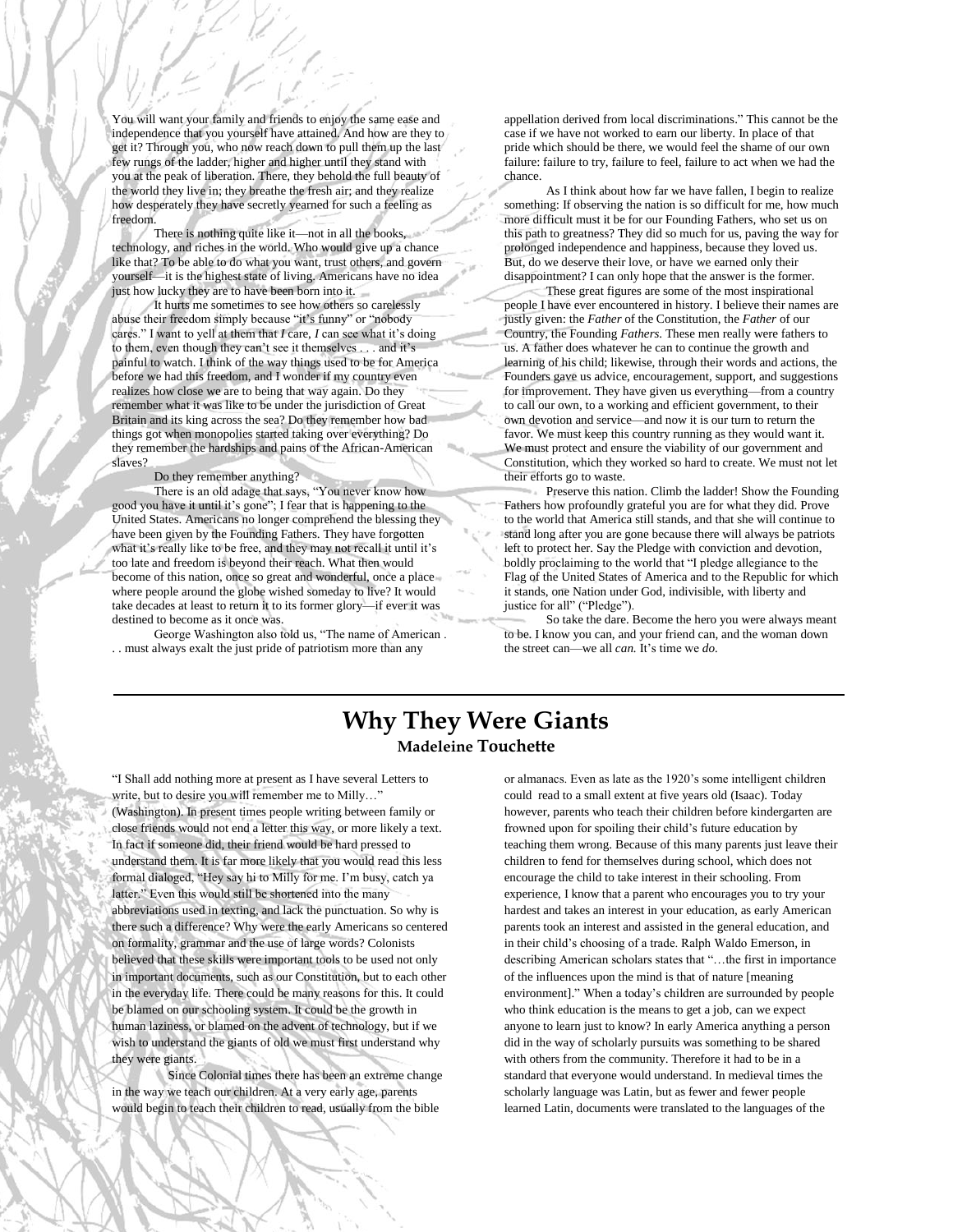people in different regions. So that people from all the different dialects spoken in the region would be able to understand, the most proper of grammar would have been used. When a person becomes used to reading the proper grammar that appears in the commonly read documents of the time, the language spills over into their own vocabularies. Therefore the colonists who read scholarly works, used the precise, fluid grammar; as people of today speak using words from the low level books that they do read, because they have no reason to read the challenging books. A drastic change in the schooling system of America could bring back the impressive language of our forefathers.

"Ask not what your country can do for you, but what you can do for your country" (John F. Kennedy). This famous quote by one of America's presidents truly defines the attitude of early American citizens. As noticed by Alexis de Tocqueville "…Every imagination…were upon stretch to invent means of increasing the wealth and satisfying the wants of [the rest of the country]." When you are trying to better the public, you must first know what the public needs. In order to do know this one must take an interest not only the small community around you but also in the communities two states over or on the other coast. Cultures in different regions of America have developed differently over the years and with them the English language. A South Westerner could say something perfectly natural to a New Englander and have himself misunderstood because if the different ways English is used. While possibly more prevalent today, colonists were also faced with this problem. New immigrants would come over from other countries and as they learned the proper grammar they also learned the little deviations for their region. When writing documents meant to be shared with more than only themselves, it was necessary to use the widely recognized dialect. As everyone was trying to improve the country it was very common to write documents for this purpose, and the proper grammar could very easily have flowed over into their personal writings from sheer habit of usage. Today unfortunately, it is more common to hear "What do I get out of it?" or "What can you do for me?" With this mind set, when people do write it is more often for a specific audience, usually a class or to friends, allowing the writer to use a somewhat less formal tone, causing the informal tone to become

habit. The mental attitude of an individual plays an important role in the individual's language.

The advent of technology has helped to lower the standards of communication. The automobile, and trains, though novelties at first, soon became centered on getting from point a to point b as fast as possible. As cars became more popular, highways were built. Planes were invented, faster event than cars. You could expect someone on the opposite coast to receive your letter before the week was out, rather than in a couple of months or not at all. With society focusing on the speed of all things, can it be too much to assume that the old grammar that could take a paragraph to get one idea across should be shortened also? The flowery methods of oratory have been abandoned by all but the politicians, who use them only when they want to say very little and sound like they are saying a lot. It takes much too long to type "…to hear from your own pen…" and even still too long for "stay in touch" instead the average teen will type into their phone "SIT". In colonial times it if you sent someone a letter you could not be sure when they would receive it, and there would be a long gap between each letter because of the necessary travel time. So when you sat down to write your friends or loved ones, you made a project of it, all your work would be laid aside and you would spend all your energies in your message. Now messages are given out like candy, with little thought put in to them in general. Though technology has helped human kind in many ways, nothing is without its faults.

The giants of early America were so because they invested in the education on not only themselves but of each other. They worked for the people instead of wanting the country to work for them, and they did not mind taking the scenic route occasionally. So what has changed? Can we ever again be as big as our ancestors were? Americans in general do not focus on education as the key to happiness, but as the key to a good job. We have decided that speed and quantity are more important than quality. And we embrace the two sided gift of a government that does things for us. If we rely less on our smart phones, and our government; spend less time with our electronics; and encourage each other to improve our minds, we may be able to grow a couple of paragraphs in the history books.

#### **Founders Ethan Berglund**

Twelve score years ago, in a time of despotism and strife, a seed was planted. Many took part in its initial sowing, and since then, many have helped it, cared for it, and guided its growth. These men, these planters and caretakers, are Founders. Men like Thomas Paine and Patrick Henry, whose words of liberty and revolution ignited the spark of freedom in the breast of so many. Men such as Jefferson, Franklin, and Madison; who saw to it the sprouting plant had everything it would ever need for life and blossom. And Men like Washington and Lincoln, men who sacrificed their lives for the continuance of the growing flame of liberty and independence. Every man, woman, and child who has ever laid down his life for his nation, the brave soldiers of Saratoga, of Gettysburg, of San Juan Hill, the Second battle of the Marne, of Normandy and Guadalcanal, of Korea and Vietnam, or Iraq and Afghanistan; all of them have Founder's blood within them. Every man who built America, every woman who raised a patriot, every teacher who taught of America's greatness, all bear the burden and blessing of Founders blood coursing in their veins. And that is what makes this Great Experiment extraordinary. Its roots, its continuance, lie with every one of us. We are all Founders.

The Constitution is our birthright, this Republic our inheritance. We, the people of these United States, must choose. Do we continue down the path to Boston, where chains can be heard across the plain, or do we take the road to Lexington, to Concord, and finally to Yorktown? Let 2014 become the renewed 1776, and let the coming age, the coming epoch, be known as the time of America. Let us take a stand, on the shoulders of those who came before us, and be heard around the world saying: "Government of the people is not dead, is not gone, but reforged, stronger than before!"